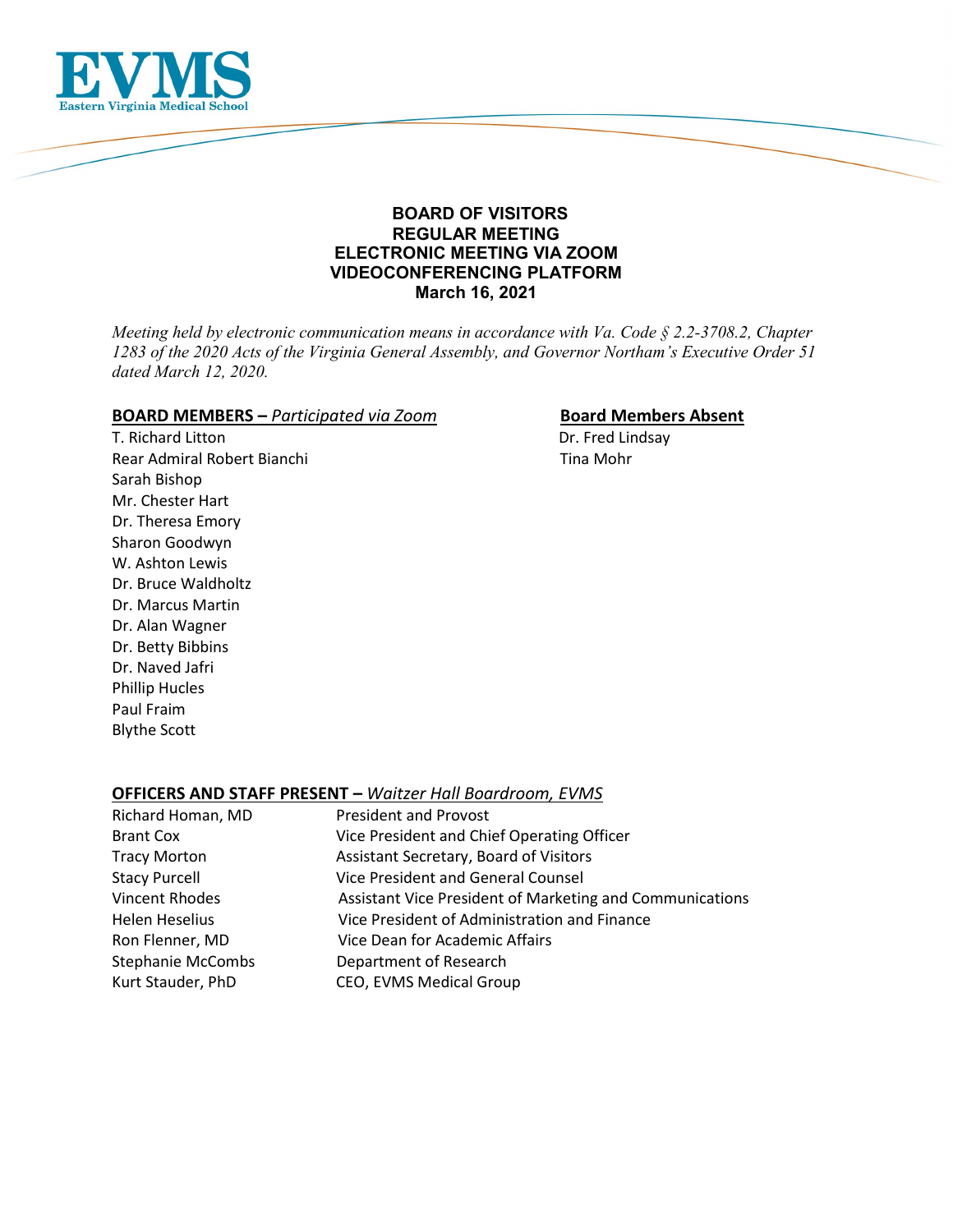Board of Visitors Meeting March 16, 2021 Page 2

# **CALL TO ORDER**

Dr. Theresa Emory, Rector, called the meeting to order at 1:03 PM after noting a quorum was present.

### **APPROVAL OF MINUTES**

Upon a motion made and seconded, the minutes of the regular meeting of December 15, 2020, were approved as distributed by roll call vote from the following Board members: Rear Admiral Robert Bianchi, Ms. Sarah Bishop, Dr. Theresa Emory, Mr. Paul Fraim, Ms. Sharon Goodwyn, Mr. Ashton Lewis, Mr. T. Richard Litton, Jr., Dr. Marcus Martin, Dr. Alan Wagner, Mr. Phillip Hucles, Dr. Betty Bibbins, Ms. Blythe Scott.

## **REPORT OF THE PRESIDENT AND PROVOST**

Dr. Homan provided recommendations for appointments and promotions at the Assistant Professor and Instructor level and presented them to the Board for action.

Dr. Homan presented a recommendation that the following faculty be granted Emeritus/Emerita status: Richard M. Bikowski, MD, Richard P. Ciavarra, PhD, Ludwig Matthew Frank, MD, Edward H. Karotkin, MD, Robert M. Palmer, MD, Faiqa A. Qureshi, MBBS and Arno L. Zaritsky, MD.

Dr. Homan presented a recommendation to award Dr. Rehan Qayyum the Harry H. Mansbach Chair in Internal Medicine.

Dr. Homan presented a recommendation that an Honorary Degrees be awarded to the commencement speaker, Leon McDougle, MD, MPH, and Dr. Paul E. Bibbins.

**RESOLVED**, that upon a motion duly made and seconded, the Board unanimously approved the recommendations for faculty appointments and promotions at the level of Assistant Professor and Instructor.

**RESOLVED**, that upon a motion duly made and seconded, the Board unanimously approved the recommendation for Faculty Emeritus/Emerita status to Richard M. Bikowski, MD, Richard P. Ciavarra, PhD, Ludwig Matthew Frank, MD, Edward H. Karotkin, MD, Robert M. Palmer, MD, Faiqa A. Qureshi, MBBS and Arno L. Zaritsky, MD.

**RESOLVED**, that upon recommendation of the President and Dean, the Board unanimously approved awarding the Harry H. Mansbach Chair in Internal Medicine to Dr. Rehan Qayyum.

**RESOLVED**, that upon recommendation of the President and Dean, the Board approved the recommendation of the President and Dean that honorary degrees be conferred upon Dr. Leon McDougle and Dr. Paul E. Bibbins.

Approvals obtained by roll call vote from the following Board members: Rear Admiral Robert Bianchi, Ms. Sarah Bishop, Dr. Theresa Emory, Mr. Paul Fraim, Ms. Sharon Goodwyn, Mr. Ashton Lewis, Dr. Bruce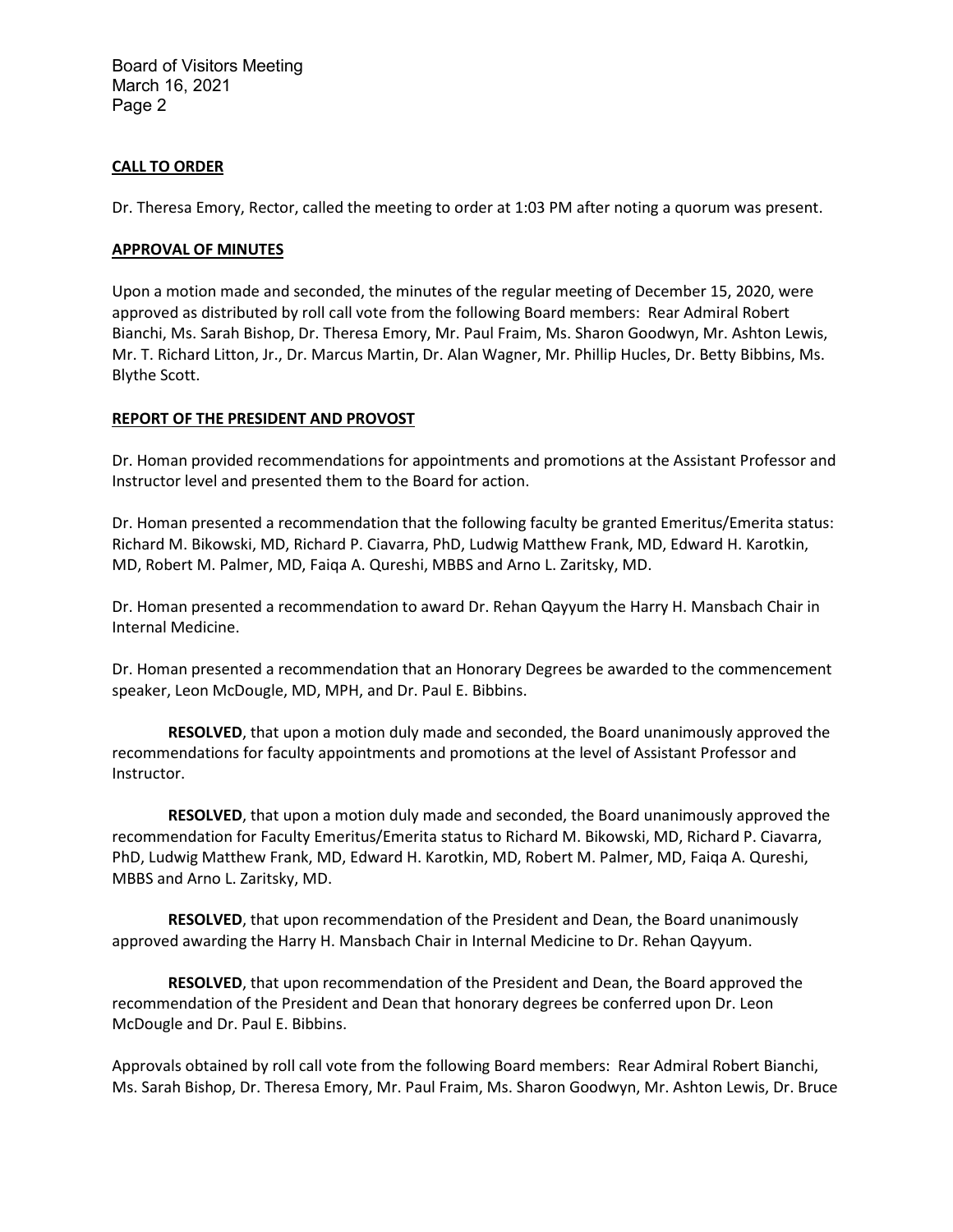Board of Visitors Meeting March 16, 2021 Page 3 Waldholtz, Mr. Chester Hart, Mr. T. Richard Litton, Jr., Dr. Marcus Martin, Dr. Alan Wagner, Mr. Phillip Hucles, Ms. Blythe Scott. Abstained: Dr. Betty Bibbins.

In his presentation to the Board, Dr. Homan provided an overview of our accreditations through the LCME and SACS, noting we have received full accreditation with the LCME and just completed our virtual site visit with SACS in which we received no recommendations or citations with extremely positive verbal feedback. Dr. Elza Mylona provided an update on the Path Forward revision with brief reports from the leaders of each subcommittee, which includes education, research, clinical and administrative/legal. Dr. Homan reviewed the legislative update noting one time capital funding and base adequacy. Additionally, he provided information overview of the Public Health Consortium, Hampton Roads Bioscience Research Consortium and current Community Engagement projects.

### **COMMITTEE REPORTS**

### *ACADEMIC AND STUDENT AFFAIRS COMMITTEE*

Dr. Bruce Waldholtz, Chair, reported on the Academic and Student Affairs Committee meeting held this morning, March 16, 2021, noting minutes from the previous meeting on December 15, 2020 were approved.

Dr. Waldholtz presented the following recommended faculty actions for approval by the Board.

### **APPOINTMENTS**

### **FULL-TIME SALARIED**

Department of Internal Medicine Rehan Qayyum, MBBS, MHS - Professor, effective January 25, 2021

### **FULL-TIME NON-SALARIED**

Department of Pediatrics, Division of Emergency Medicine Bryan Upham, MD - Associate Professor, effective December 1, 2020

Department of Pediatrics, Division of Hospital Medicine Edward A. Johnson, MD - Associate Professor, effective September 1, 2018

### **FULL-TIME NON-SALARIED – VA FACULTY**

Department of Psychiatry and Behavioral Sciences Jennifer A. Hanner, MD, MPH - Associate Professor, effective March 16, 2021

### **COMMUNITY**

Department of Family and Community Medicine Kelly M. Latimer, MD, MPH - Associate Professor, effective March 16, 2021

### Department of Surgery

Bettina M. Gyr, MD - Associate Professor, effective February 1, 2019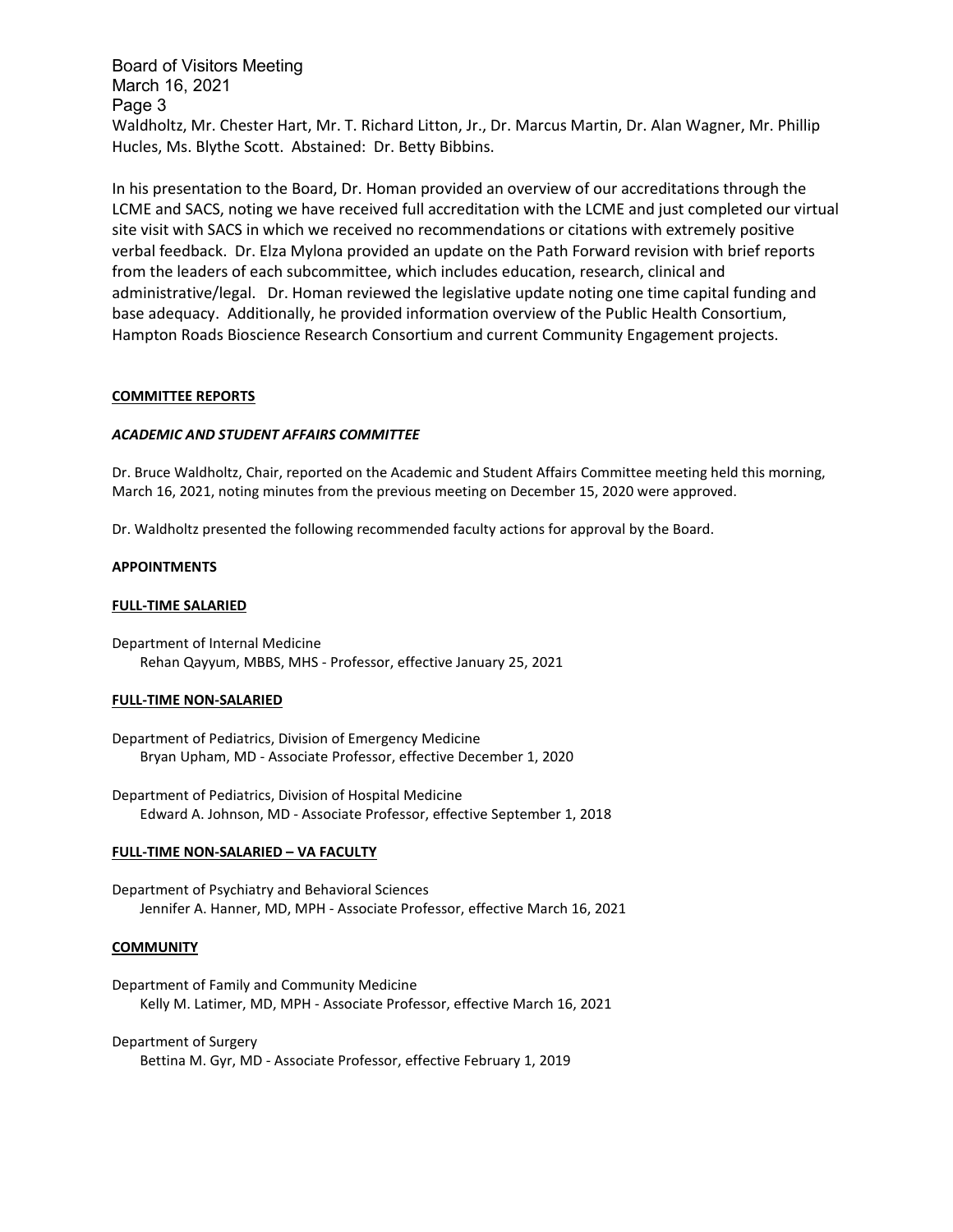Board of Visitors Meeting March 16, 2021 Page 4 **PROMOTIONS**

### **FULL-TIME SALARIED**

Department of Family and Community Medicine John E. Snellings, MD - from Assistant Professor to Associate Professor, effective July 1, 2021

Department of Internal Medicine, Division of General Internal Medicine Thomas J. Manser, MD - from Associate Professor to Professor, effective July 1, 2021

Department of Otolaryngology - Head and Neck Surgery, Division of Otology, Neurotology and Skull Based Surgery Stephanie A. Moody Antonio, MD - from Associate Professor to Professor, effective July 1, 2021

### **FULL-TIME NON-SALARIED**

Department of Pediatrics, Division of Cardiology Michael S. Vance, MD - from Assistant Professor to Associate Professor, effective March 16, 2021

Department of Pediatrics, Division of Hospital Medicine Rianna C. Leazer, MD - from Assistant Professor to Associate Professor, effective March 16, 2021

Department of Pediatrics, Division of Neonatology Tushar A. Shah, MBBS, MPH - from Assistant Professor to Associate Professor, effective March 16, 2021

### **COMMUNITY**

Department of Ophthalmology Alan L. Wagner, MD - from Assistant Professor to Associate Professor, effective March 16, 2021

Dr. Waldholtz presented the names of the candidates for conferral of degrees for the following programs:

Doctor of Health Sciences Doctor of Philosophy in Clinical Psychology Doctor of Philosophy in Reproductive Clinical Science – Embryology and Andrology Master of Science in Art Therapy and Counseling Master of Science in Biomedical Sciences – 2 Year Master of Science in Biomedical Sciences – 1 Year Master of Science in Biomedical Sciences – Research Master of Science in Contemporary Human Anatomy Master of Healthcare Delivery Science Master of Science in Laboratory Animal Science Master of Medical and Health Professions Education Master of Pathologist's Assistant Master of Physician Assistant Master of Public Health Master of Science in Reproductive Clinical Science – Embryology and Andrology Master of Surgical Assistant Graduate Certificate in Healthcare Analytics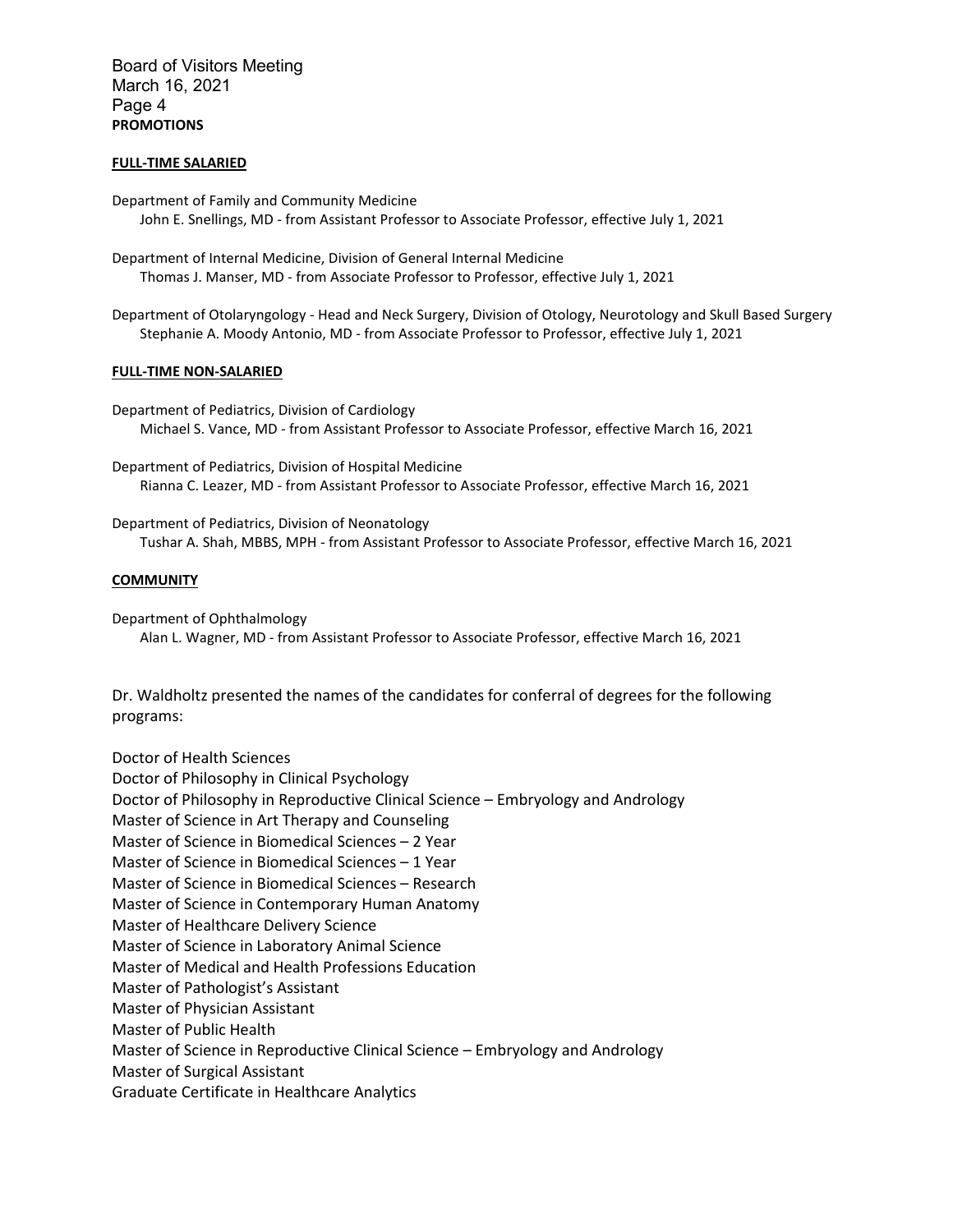Board of Visitors Meeting March 16, 2021 Page 5 Graduate Certificate in Teaching HealthCare Management Certificate Doctor of Medicine

Names of the candidates are attached herewith.

The candidates were recommended for approval by the faculty at the General Faculty meeting held on February 9, 2021, and the Academic and Student Affairs Committee today on March 16, 2021.

**RESOLVED,** that upon a motion duly made and seconded and the recommendation of the Academic and Student Affairs Committee, the Board of Visitors unanimously approved the faculty actions as presented.

**RESOLVED**, that, upon a motion duly made and seconded, the Board of Visitors voted unanimously to recommend conferral of Degrees for Doctor of Health Sciences, Doctor of Philosophy in Clinical Psychology, Doctor of Philosophy in Reproductive Clinical Science – Embryology and Andrology, Master of Science in Art Therapy and Counseling, Master of Science in Biomedical Sciences – 2 Year, Master of Science in Biomedical Sciences – 1 Year, Master of Science in Biomedical Sciences – Research, Master of Science in Contemporary Human Anatomy, Master of Healthcare Delivery Science, Master of Science in Laboratory Animal Science, Master of Medical and Health Professions Education, Master of Pathologist's Assistant, Master of Physician Assistant, Master of Public Health, Master of Science in Reproductive Clinical Science – Embryology and Andrology, Master of Surgical Assistant, Graduate Certificate in Healthcare Analytics, Graduate Certificate in Teaching HealthCare Management Certificate, Doctor of Medicine. Approval of the awards is subject to the successful completion of all degree requirements by the occasion of commencement or written specified period thereafter.

Approvals obtained by roll call vote from the following Board members: Dr. Naveed Jafri, Rear Admiral Robert Bianchi, Ms. Sarah Bishop, Dr. Theresa Emory, Mr. Paul Fraim, Ms. Sharon Goodwyn, Mr. Ashton Lewis, Dr. Bruce Waldholtz, Mr. Chester Hart, Mr. T. Richard Litton, Jr., Dr. Marcus Martin, Dr. Alan Wagner, Mr. Phillip Hucles, Dr. Betty Bibbins, Ms. Blythe Scott.

# *FINANCE COMMITTEE*

Rear Admiral Robert Bianchi, Chair, reported on the Finance Committee meeting held this morning, March 16, 2021. Minutes from the December 15, 2020 meeting were approved.

As of January, the year-to-date net excess is \$11.5 million, Core net excess of \$4.8 million mostly due to positive variances in salary and fringe savings from vacant positions, offset by transfers from EVMS reserves for unfilled positions. Other positive variances include clinical enterprises 20%, facilities and administrative cost recoveries and travel offset by a negative variance in standardize patient revenues. Department Reserves has a \$5 million net excess mostly contributable to better than budgeted revenue with Affiliated Hospitals, EVMSF Endowed Support and Clinical 20%, also cost savings in salary, fringes, and lower than budgeted transfers from EVMS Reserves. The EVMS Reserves had a net excess of \$1.1 million and that is due to less than budgeted transfers to core for operations. It is important to note that during this period all bond covenants were met. The Finance Committee will meet in a special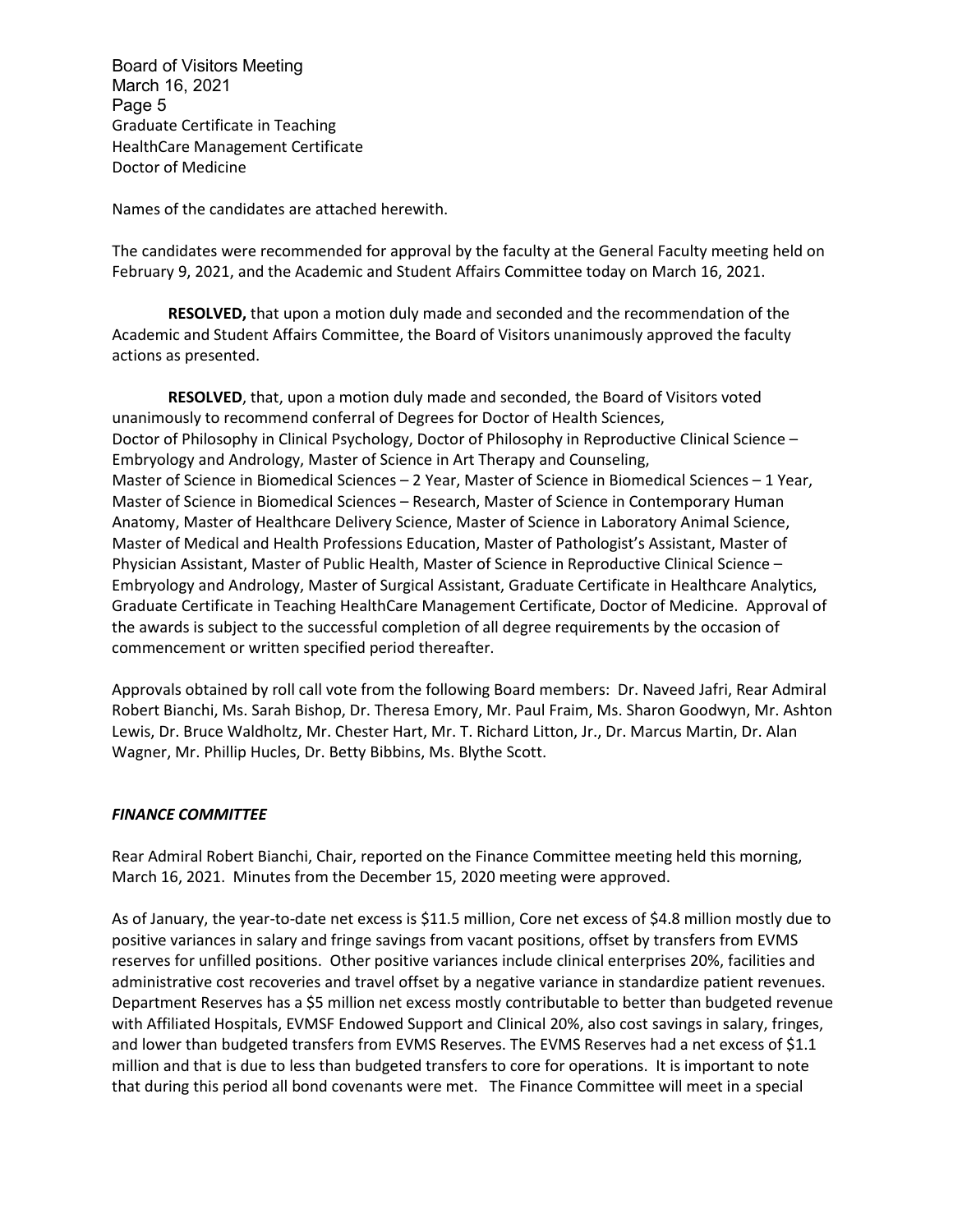Board of Visitors Meeting March 16, 2021 Page 6 session on May 18, 2021, to review the budget. The final budget will be presented to the Board at our next meeting on June 15, 2021.

Rear Admiral Bianchi presented a recommendation for approval of the Bond Issuance Resolution. Rear Admiral Bianchi provided a summary to the Board on behalf of the Finance Committee. The Committee unanimously approved the recommendation of the Bond Issuance Resolution.

**RESOLVED**, that, upon recommendation of the Finance Committee, the Board unanimously voted to approve the Bond Issuance Resolution as presented.

Approvals obtained by roll call vote from the following Board members: Dr. Naveed Jafri, Rear Admiral Robert Bianchi, Ms. Sarah Bishop, Dr. Theresa Emory, Mr. Paul Fraim, Ms. Sharon Goodwyn, Dr. Bruce Waldholtz, Mr. Chester Hart, Mr. T. Richard Litton, Jr., Dr. Marcus Martin, Dr. Alan Wagner, Mr. Phillip Hucles, Dr. Betty Bibbins, Ms. Blythe Scott. Abstained: Mr. Ashton Lewis.

# *AUDIT & COMPLIANCE COMMITTEE*

Dr. Alan Wagner, Chair, reported on the Audit and Compliance meeting held this morning, March 16, 2021. Minutes were approved from the previous meeting held on December 15, 2020.

Dr. Wagner discussed and presented the Emergency Operations Plan, which is brought before the Board for approval.

In addition, nine policies were presented for approval. Dr. Wagner provided summaries of the following policies:

- Separation Policy
- Position Description Policy
- Compensation Policy
- Transfers, Promotions and demotions Policy
- Grievance Policy
- Student Accounts Receivable Policy
- Competition in Procurement Policy
- Allowable Cost Policy
- Cash Management Policy

**RESOLVED,** that upon recommendation of the Audit and Compliance Committee, the board unanimously voted to approve the Emergency Operations Plan as presented.

**RESOLVED,** that upon recommendation of the Audit and Compliance Committee, the Board unanimously voted to approve the above policies as presented.

Approvals obtained by roll call vote from the following Board members: Dr. Naveed Jafri, Rear Admiral Robert Bianchi, Ms. Sarah Bishop, Dr. Theresa Emory, Mr. Paul Fraim, Ms. Sharon Goodwyn, Mr. Ashton Lewis, Dr. Bruce Waldholtz, Mr. Chester Hart, Mr. T. Richard Litton, Jr., Dr. Marcus Martin, Dr. Alan Wagner, Mr. Phillip Hucles, Dr. Betty Bibbins, Ms. Blythe Scott.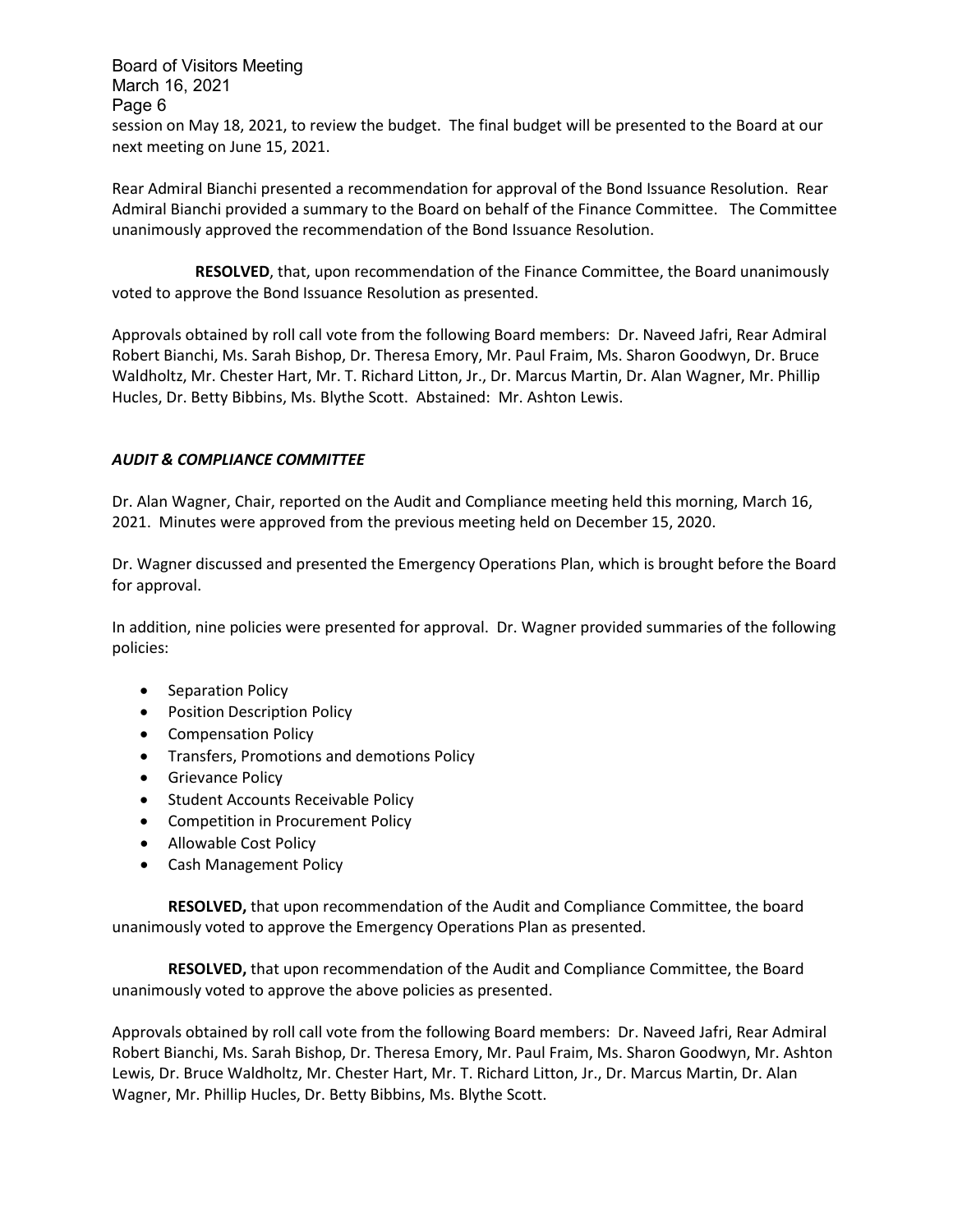Board of Visitors Meeting March 16, 2021 Page 7

## *GOVERNANCE COMMITTEE*

Ms. Sarah Bishop, Chair, reported on the Governance Committee meeting held this morning, March 16, 2021. Minutes were approved from the previous meeting held on December 15, 2020. Ms. Bishop reported updates on the Board survey and retreat.

There were no action items.

## **REPORT OF THE RECTOR**

Dr. Emory presented the dates for the four Board Meetings for FY2021/FY2022. Committee meetings will be held on the same dates. The meetings are scheduled for the following dates:

Tuesday, September 21, 2021 Tuesday, December 14, 2021 Tuesday, March 15, 2022 Tuesday, June 21, 2022

### **OLD BUSINESS**

There was no old business.

### **NEW BUSINESS**

There was no new business.

The Rector announced it would be necessary to hold a closed session as permitted under Code of Virginia, Section 2.2-3712 (A) to discuss prospective business collaborations and specific proprietary, business-related information pertaining to the operations and finances of EVMS, to discuss and consider the disposition of real property, where discussion in an open meeting would adversely affect the bargaining position or negotiation strategy of EVMS, as permitted by the Code of Virginia Section 2.2- 3711(A) (22) and (3).

Accordingly, upon a motion made and seconded, the Board voted unanimously to adjourn the open session and convene the executive session.

Approvals obtained by roll call vote from the following Board members: Dr. Naveed Jafri, Rear Admiral Robert Bianchi, Ms. Sarah Bishop, Dr. Theresa Emory, Mr. Paul Fraim, Ms. Sharon Goodwyn, Mr. Ashton Lewis, Dr. Bruce Waldholtz, Mr. Chester Hart, Mr. T. Richard Litton, Jr., Dr. Marcus Martin, Dr. Alan Wagner, Mr. Phillip Hucles, Dr. Betty Bibbins, Ms. Blythe Scott.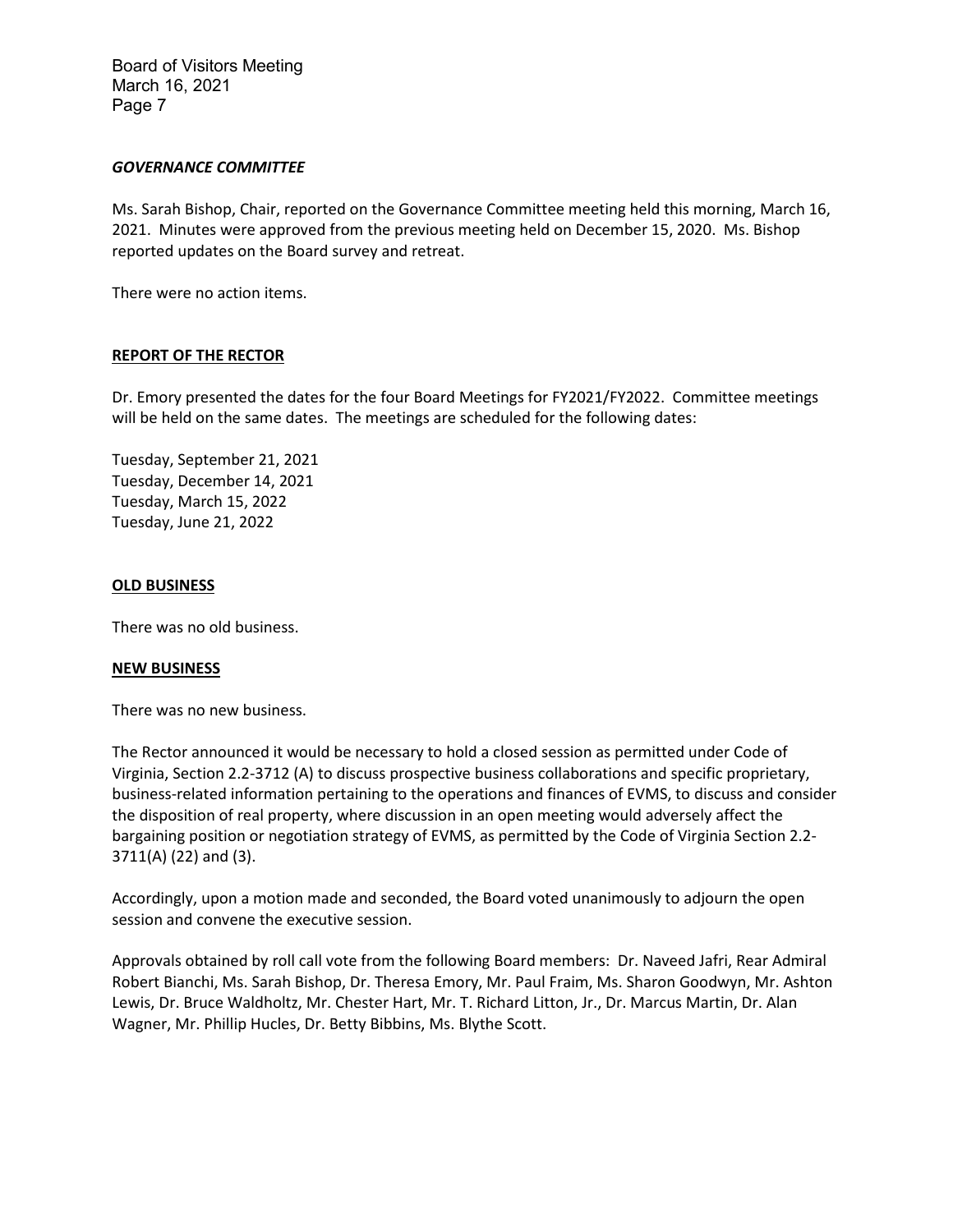Board of Visitors Meeting March 16, 2021 Page 8

# **ADJOURNMENT**

There being no further business the meeting adjourned at 2:18pm.

Respectfully Submitted: Tracy Morton, Assistant Secretary EVMS Board of Visitors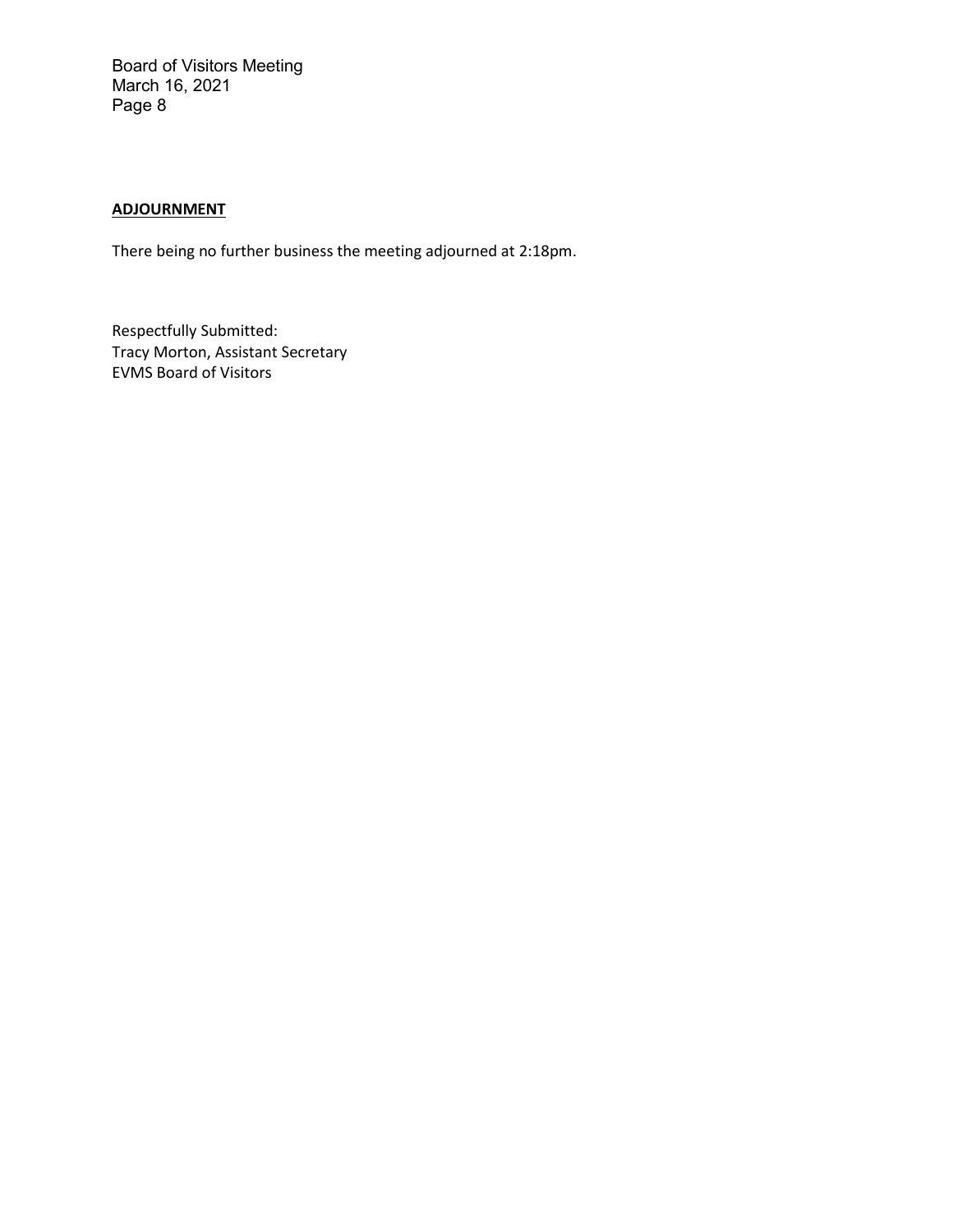# **2021 EVMS Prospective Spring Graduates**

# **School of Health Professions**

# **Doctor of Health Sciences**

| Cajares, Carlos H                         | Holmes, Brittany L                                              | Ogoy, January-Jill V   | Sodhi, Miku             |
|-------------------------------------------|-----------------------------------------------------------------|------------------------|-------------------------|
| Coffey, Sylvia                            | Luttrell, Michael S                                             | Pace, April A          | Sustaita, Lance         |
| Daniel, Joanne S                          | Marino, Brad                                                    | Parham, Jolisa A       | Tabb, Jessica           |
| Dulal, Thahsina                           | McCombs, Stephanie L                                            | Parker, Ashley         | Tackie, Diane A         |
| Duncan, Amanda K                          | Mitchell, Janisse N                                             | Pickett, Peta          | Thibodeau, Daniel T     |
| Flood, Morris                             | Moss, Alicia S                                                  | Quillin, Amanda        | Thomas, Stephanie S     |
| Hardy, Corey T                            | Newhall, Kathleen R                                             | Ridley, Cherelle J     | Tripp, George W         |
| Hawkes, Katharine C                       | Osemeikhian, Evelyn                                             | Savage, Paul E         | Vazifedan, Turaj        |
| <b>PhD in Clinical Psychology</b>         |                                                                 |                        |                         |
| Howard, Lindsay                           | MacIntyre, Rachel                                               | Schwartz, John         | Yilmaz, Bilge           |
|                                           | PhD in Reproductive Clinical Science - Embryology and Andrology |                        |                         |
| Au, Jason                                 | Lee, Sue                                                        | Paganetti, Erica L     | Ahmed-Nassar, Nanis     |
| Di Berardino, Antonietta                  | Link, Bradley                                                   | Schenkman, Eva         |                         |
| Elshmoury, Mohamad R                      | Mais, Aladham                                                   | Simbulan, Rhodel Kimp  |                         |
| Hermoso, Maria Cecili M                   | Mayer, Kendall                                                  | Tamar, Alkon           |                         |
| <b>MS in Art Therapy &amp; Counseling</b> |                                                                 |                        |                         |
| Anderson, Suzanna                         | Edwards, Maria M                                                | King, Emily H          | Varatharaj, Ann J       |
| Brant, Zalene J                           | Heishman, Jennifer                                              | Mikalis, Yianni        |                         |
| Courage, Kelsey A                         | Hines, Alicia A                                                 | Papadimitriou, Flora E |                         |
| <b>MS in Biomedical Sciences - 2YR</b>    |                                                                 |                        |                         |
| Acenas, Francine M                        | Hardy, Kaitlin P                                                | Long, Danielle         | Tsang, Terence          |
| Christopher, Adam M                       | Isaac, Brittany R                                               | Naseer, Adan           | Tucker, Kayah           |
| Dupont, Jinbum K                          | Jhanji, Varun                                                   | Nchinda, Denis C       | Velasquez, Mark         |
| Dupont, Jinho                             | Joseph, Aaliyah B                                               | Roberts, Helen         |                         |
| Fungwe, Chris                             | Kitts, Zachary                                                  | Stogner, Lauren G      |                         |
| <b>MS in Biomedical Sciences - 1YR</b>    |                                                                 |                        |                         |
| Abbasi, Tamir S                           | Chilampath, Benjamin                                            | Mahesh, Pallavi        | Sances, Mia             |
| Ahsan, Amil                               | Chung, Hoon Ho                                                  | Manga, Stephen G       | Sharpe, Teonna          |
| Ahuja, Kripa                              | Encarnacion, Iain Noel M                                        | Minson, Nealy H        | Shim, Paul              |
| Al-Husseini, Ahmad                        | Findley, Aidan G                                                | Nguyen, Brian          | Shin, Michelle          |
| Armentrout, Brianna E                     | Flannery, Megan T                                               | Nguyen, Catherine      | Shirali, Sonali S       |
| Ashley, Kelly                             | Govi, Ryan                                                      | Nyna, Shumana E        | Shumway, DeVan          |
| Azhandeh, Behrad                          | Gullborg, Eric                                                  | O'Donnell, Jackson     | Singh, Kulpreet         |
| Babkov, Ivan A                            | Gunawardena, Tharidu                                            | Persaud, David         | Singh, Namrata          |
| Baldwin, Brianna N                        | Hall, Bria                                                      | Platt, Mia             | Syed, Auon              |
| Berry, Carter J                           | Holstege, Samuel                                                | Platter, Dustin        | Ukekwe, Chukwuka        |
| Bouknight, Kayla                          | Hsiao, Brittany K                                               | Ralston, Megan         | Verma, Anisha           |
| Breslin, Cara M                           | Jano, Moudar                                                    | Sabir, Aisha S         | Weatherspoon, Romelle K |
| Caraway, Chad A                           | Jordan, Timeri                                                  | Sage, Phavon J         | Wickersham, Andrew      |
| Chaudhry, Fatima W                        | Kinder, Deana R                                                 | Sampson, Jarena        |                         |
|                                           |                                                                 |                        |                         |

# **MS in Biomedical Sciences – Research**

*Brown, Michael T Carter, Nigeste M* *Clark, Caitlin Fisher, Ravin* 

*Hamilton, Tyree J*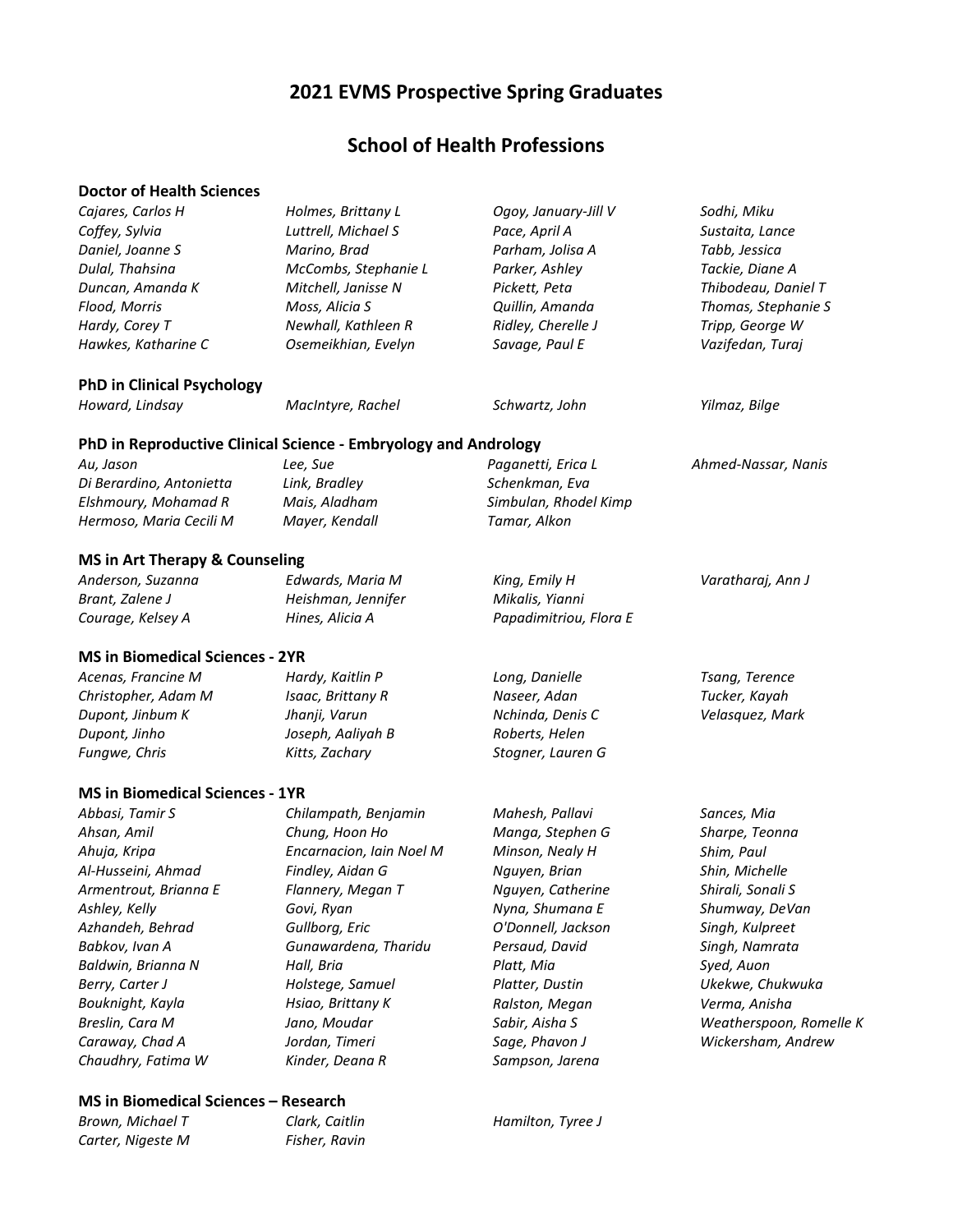### **MS in Contemporary Human Anatomy**

| Askew, Kristen                                   | Collie, Victoria  | Hill, Michelle Y        | Roten, Lauren T    |
|--------------------------------------------------|-------------------|-------------------------|--------------------|
| Barber, Madison S                                | Cowell, Myijah    | Maharaj, Amanda         |                    |
| <b>Master of Healthcare Delivery Science</b>     |                   |                         |                    |
| Arriola-Mojica, Roslyn D                         | Patel, Hiral      | Roland, Jennifer D      |                    |
| <b>MS in Laboratory Animal Sciences</b>          |                   |                         |                    |
| Adams, Justen D                                  | Begin, Angela     | Chushuk, Emily L        | Moreno, Yohanna    |
| Ballard, Chelsea                                 | Belos, Deanna     | Espinosa Zepeda, Hector |                    |
| <b>Master of Medical and Health Professions</b>  |                   |                         |                    |
| Kuganesan, Tharsika                              |                   |                         |                    |
| <b>Master of Pathologists' Assistant Program</b> |                   |                         |                    |
| Alzate, Matthew                                  | Fischler, Leanne  | Khalaf, Nouhad          | Smith, Brandon     |
| Riaelow, Allyson D                               | Hartley, Jordan M | Manriquez Lauren        | <b>Ilmlas</b> Sora |

*Bigelow, Allyson D Bonivel, Jasmine Chittenden, Emery W Davis, Crystal A Hartley, Jordan M Irons, Derek Jones, Emily Jones, Sophia Manriquez, Lauren McKenzie, Jessica Nelson, Vanessa Shumba, Marilyn W Umlas, Sora Vowell, Samantha R*

### **Master of Physician Assistant**

*Adams, Markell D Anastasio, Christine Ardito, Tara C Arriola, Michelle J Beristain, Juliette A Bryant, Erin A Cable, Trevor N Call, Rachel A Cambron, TIffany M Chilli, Frank J Choi, Chelsea Y Curtis, Cecelia K Davidson, Kathryn Dickson, Samantha Dinoff, Julia Downey, Allison A Ellis, Rachel Fabian, Elizabeth A Fung, Joseph Gawne, Meghan* 

### **Master of Public Health**

*Aldabbagh, Saly Ankofski, Windy B Ashraf, Nayyar A Banks, Shelly Benson, Johnet W Birdwell, Katherine M Brewster, Ksenia Brown, Patricia Bryant, Vanessa N Bushura, Hanny Carranza, Nicholas J Clemons, Nyasha D*

*Ghauri, Aisha Gordon, Morgan Gozha, Marina Haddox, Michaela-Sue Ho, Stephanie Ibrahim, Jeer Isdell, Robin M Jeffrie, Brittney Katigbak, Melissa A Khan, Basema Kiernan, Daniel Kim, Amber M King, Rachel Large, Amy C Lazzari, John Le, Thanhthao Lenertz, Lauren Lindsay, Bobbie R Mackie, Emily H McDaniel, Tiphany* 

*Coleman, Justin Commissaire, Adjovi E Cook, Kennedy Cosio, Christyann V Crittenden, Emily B Durant, Christopher C Foster, Tanema A Frimpong, Lyndra A Furr, Brittany M Geissinger, Victoria George, Madeline Gibson, Erin M*

*McMullen, Stephanie N Melone, Alyssa Mogadam, Ryan Pandajis, Martha B Patel, Karishma Pett, Helena Pfaff, Andrew Pichette, Benjamin Porter, Christopher Power, Haley E Pretlow, Yolanda Purnell, Frederick Ramirez, Laura E Rickenbaker, Taylor K Sarcone, Margaret Saund, Karem K Shaulis, Ashley N Shimizu, Kelsie Sierra, Matthew A Smith, Zachary* 

*Harmatz, Alison E Harper, Sydney Harrison, Angel Haskins, Barbara R. R Hough, Jasmine Hunt, Mackenzie Jackson, Arnell Jackson, Kimia Jensen-Wachspress, Arianna K Karpov, Matvey V Lawrence, Tavanda L Lee, Christine D*

*Spurgeon, Darcy Stege, Emily Stephens, Lacy M Stufflebeem, Meghan R Sumner, Haley Tamou, Jinal M Taylor, Courtney E Tran, Vanessa T Udsen, Ian Van Kirk, Jaime L Via, Alexandra Waller, Leslie Warren, Caitie R Weidemann, Teryn R White, Adam K Whitesell, Hannah Winters, Joshua T Yussuf, Akinlolu T*

*Lucas, Heather Luchau, Alyssa Lynch, CesShay Manoppo, Rasha F Meadows, Jessica J Melvin, Marquita Miller, Brianna N Newman, Timothy D Ngale, Queen E O'Neal, Miasha T Owens, Alexandria M Perkins, Morgan L*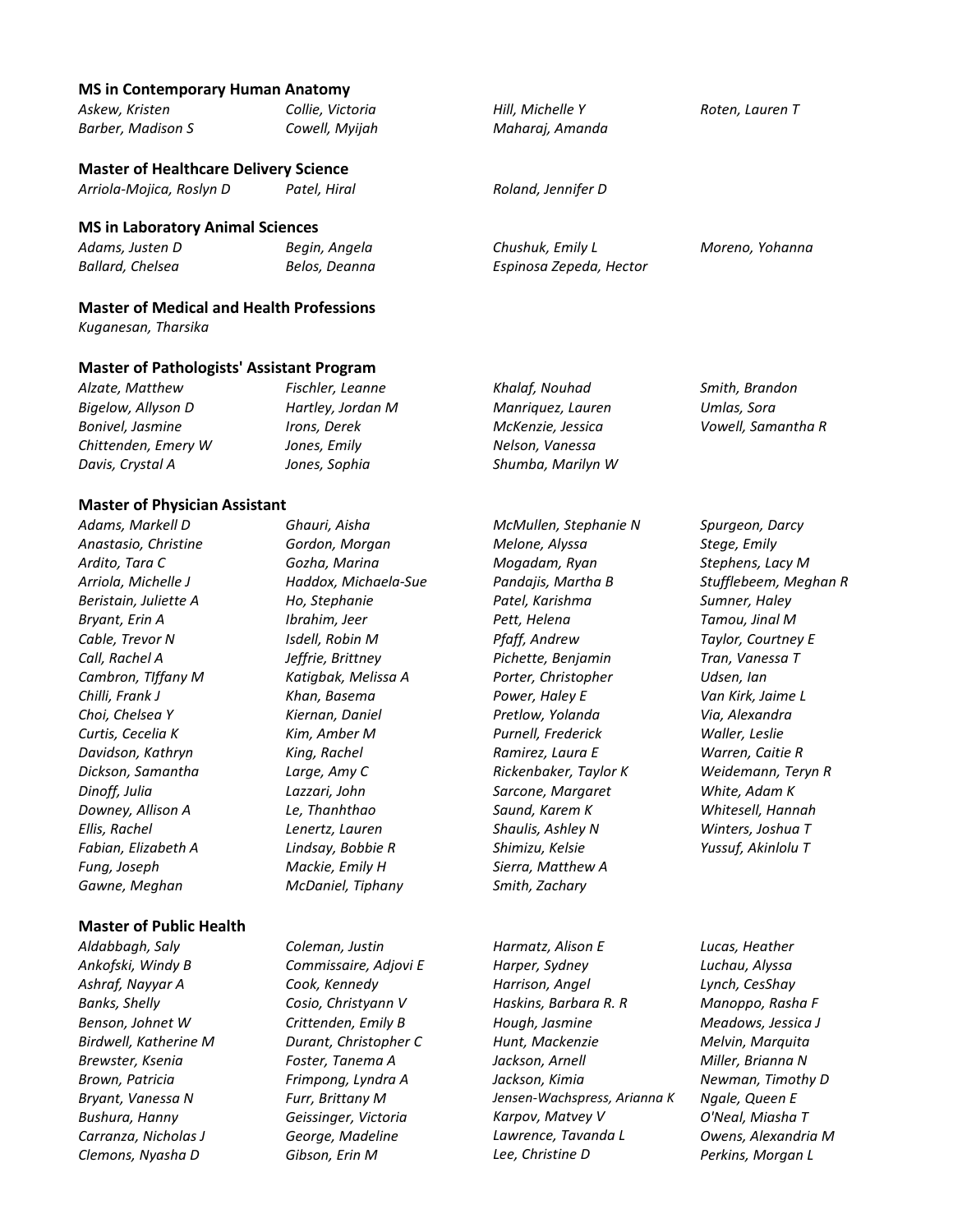*Porter, Clay Priester, Kate Rineer, Channing M Ross, Olivia* 

*Rupe, Lisa J Salama, May A Settles, Joi Shah, Mamoona*  *Toliver, Jamilla B Truong, Annie A Vann, Tyrah Vafabakhsh, Ghazal* *Ward, Royce Wideman, Rashida*

### **MS in Reproductive Clinical Science - Embryology and Andrology**

*Amir, Shanzey Anderson, Brittany Bonomo, Caterina Broussard, William Cadavid Duque, Mariana Caswell, Wayne Cento, Katie S Cruz Garza, Gerardo Fu, Ryan Howard, Nathaniel S Love, Lisa K Malik, Justyna Martin, Thao Matucha, Jennifer Moon, Mark Pitts, Olivia Ricica, Lauryn T Skolnick, Aubrey Lynn Stoecker, Merissa Uweh, Sandra I Wang, Sebo L Welander, Kinga E*

### **Master of Surgical Assisting**

| Brown, Deondra T | Danaher, Meaghan H | Rafie, Parisa G  | Schatti, Jason |
|------------------|--------------------|------------------|----------------|
| Brown, Sarah     | Li. David W        | Rhodes, Meghan C | Snell, Chris V |
| Cayo, John       | Murray, Ashley N   | Russell, Matthew | Wexel, Kristen |
| Currie, Tyson G  | Orloff, Elise A    | Sack, Auston     |                |

# **Graduate Certificate in Healthcare Analytics**

*Jackson, Kimia* 

### **Graduate Certificate in Teaching**

*Aros, Carolyn* 

### **HealthCare Management Certificate**

*Hawk, Casey W Stearn, Matthew*

\* School of Medicine Next Page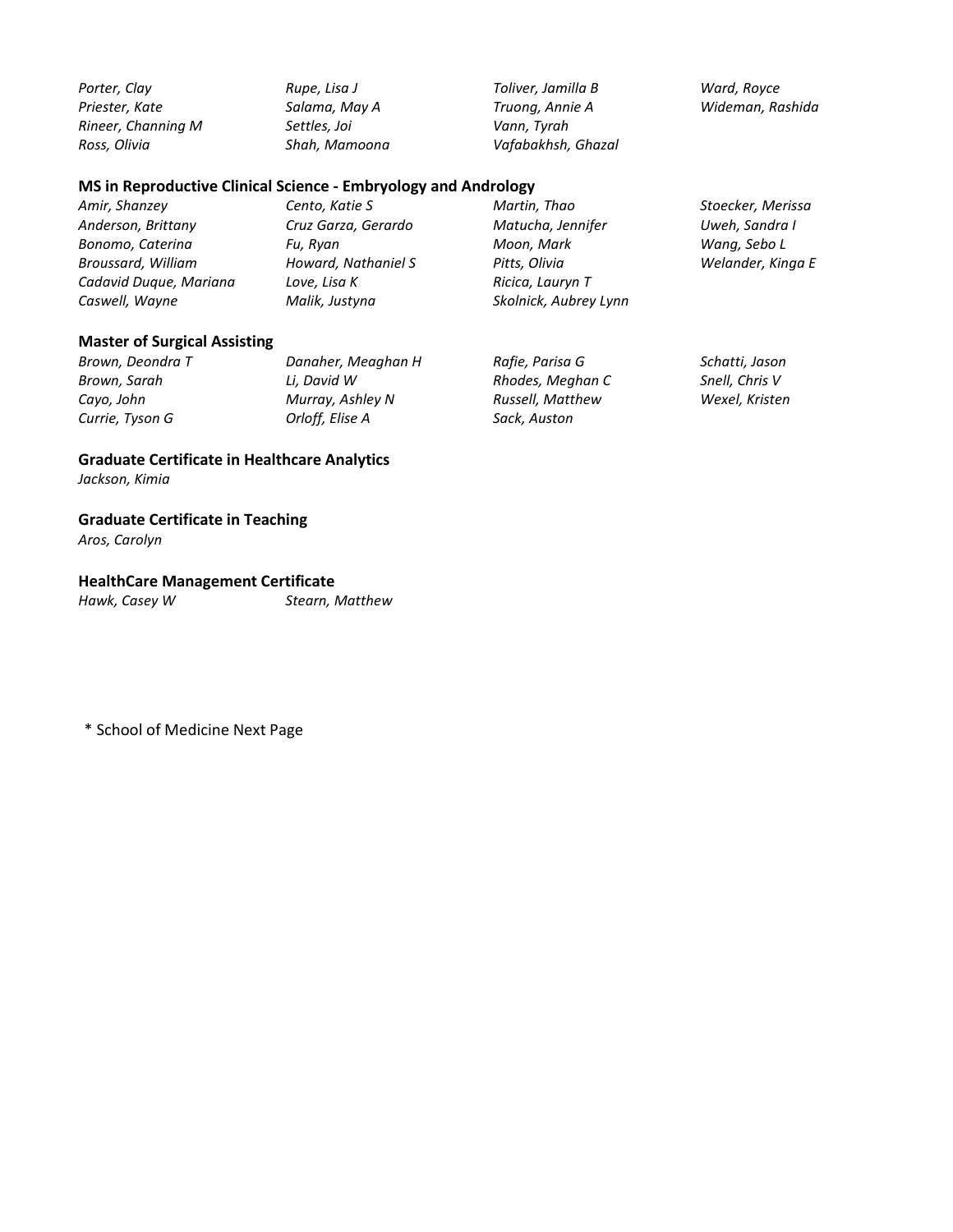# **School of Medicine**

### **Doctor of Medicine**

*Abayan, Andrew G Abou-Assi, Sami M Adams, Dominic P Adsit, Matthew H Akhavan, Shadain Alvarado-Valadez, Jaqueline Andely, Gloria J Andros, Thomas M Bao, Alexander D Barger, Abigail E Barmas-Alamdari, Daniel Barot, Tatvam Barte, Alan N Bayya, Nikhil Beavers, Nicholas T Ben Cheikh, Hajer Bertero, Erin C Bharadwaj, Suhas Bloch, Randall A Bodenhorn, Lindsey Campbell, Dylan T Campbell, Elizabeth A Chae, Alice M Chessare, Caroline Choi, Ji Hae Chow, Jonathan Cochran, Bryan A Colangelo, Tony J Connolly, Nicole M Cook, Garrett F Coons, Joshua T Corbin, Michael Corder, Jessica D Cross, Anne M D'Souza, Haley S Dalton-Petillo, Stephen N Dellinger, Joshua R*

*Dove, Eric Dowling, Ellen M Dubit, Zachary Z Egress, Emily R Embry, Jennifer L Emihe, Oscar Flamer, Marie Laure A Franklin, Mathilde W Fredrikson, Emily A Frousios, Ritsa Ghorbani, Padideh Gill, Shanedeep S Go, Christian L Goldberg, Allison Gould, Lindsay Greco, John P Greever, Emma W Griffiths-Randolph, Ursula F Hardy, John C Harris, Joshua M Hawkins, Nicole N Houston, Kevin V Johnson, Rebecca K Jones, Richard W Kathe, Kirklan T Kaur, Sukhpreet Kirkland, David S Kirkov, Rossen Kisteneff, Alice V Kleinberg, Joel B Kor, Nathan T Kot, Natalia A Kurnot, Jeremy A Land, Vaughn Lansinger, Justin T Le, David M Lew, Brandon E*

*Mabunga, Kevin C Macdisi, Natalie T Madison, Erin E Mai, Daniel H Major, Catherine K Mansour, Gregory Mao, Jodi A Margolin, Daniel N Mathew, Tony T Mcdaniel, Mackinzie Mcgann, Ethan K Mcnally, Alexander P Meehan, Mary C Menachery, Sherin M Metzger, Alexander L Morehouse, Robell M Muir, Daniel K Newland, Allegra Nguyen, Tyler B O'Neal, Charles W Okai, Shammah N Pang, Anthony Pape, Ariana B Parsons, Kevin R Patel, Ankit J Patel, Nakul Pender, Thomas M Perkins, William A Peterson, Kristen N Petr, Stephen T Pham, Francis D Pindra, Emma Pogrebniak, Elizabeth Proksch, Daisy M Pyle, Jack Reinhart, Colin H Rethnaswamy, Sherry J* *Rey, Soquel C Robinson, Gregory T Roeber, Heidi Saunders, Matthew Schmitt, Alexander J Schwartz, Joshua Severn, Amanda L Seward, Madison F Sharma, Deepak K Sharma, Nitasha Sherani, Muhammad Sh K Sherrerd-Smith, William W Shindelus, Kevin J Shugoll, Jason A Slater, Jarrett N Slepchuk, John K Smith, Catherine M Smith, Christina Snyder, Molly C Strehler, Don M Taylor, Haley L Taylor, Ross Taylor-Fishwick, Jonathan S Tich, Jennifer N Tipold, Austin M Tran, Tam T Turscak, Claire K Ulis, Bradley J Velarde, Matthew E Wallace, Courtney D Wang, Daniel R Williams, Jasmine M Wood, Jesse L Yee, Kei-Lwun Yousuf, Sameer S*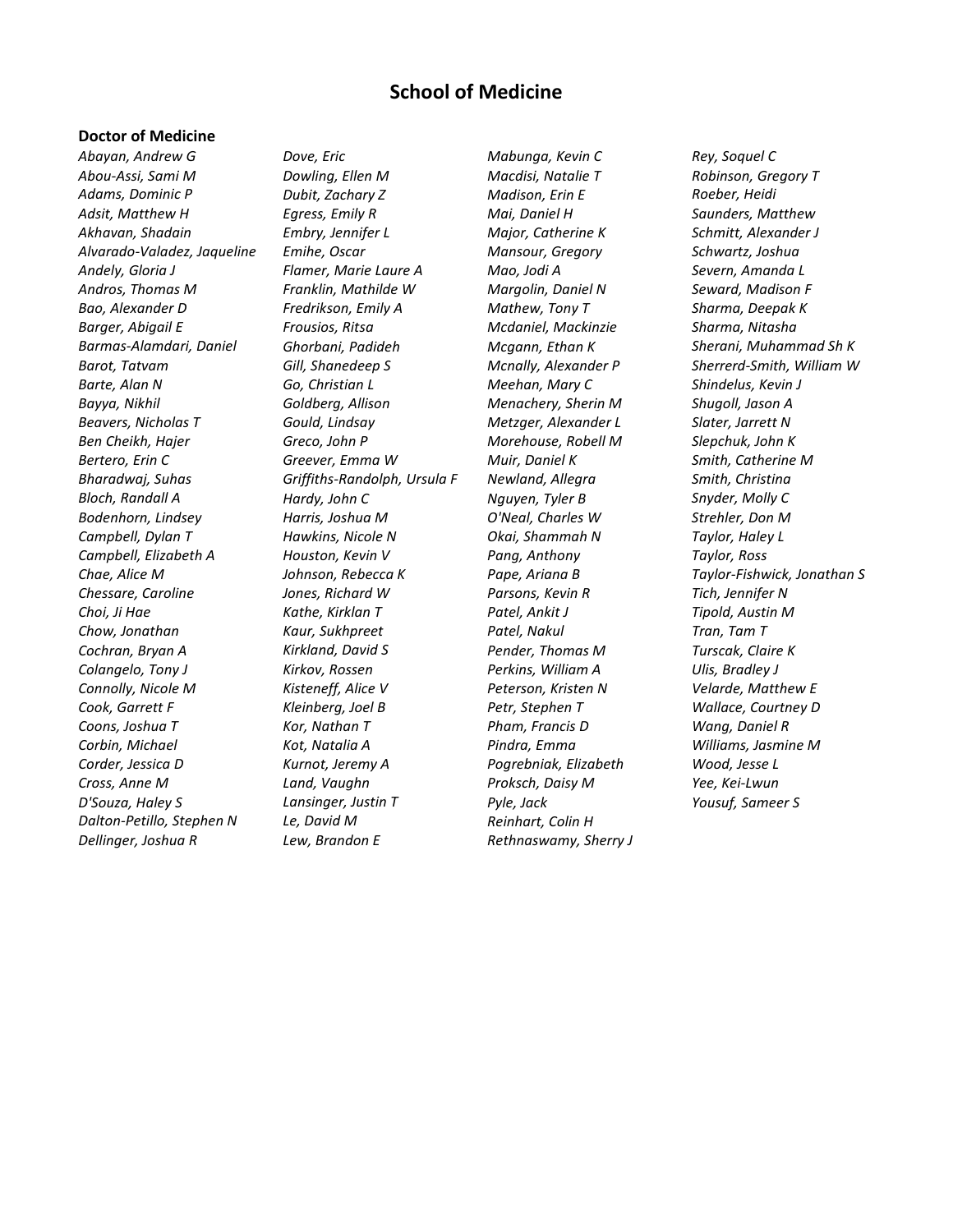

# **BOARD OF VISITORS CLOSED SESSION BURROUGHS BOARD ROOM March 16, 2021**

# **BOARD MEMBERS –** *Participated via Zoom* **Board Members Absent**

T. Richard Litton Dr. Fred Lindsay Rear Admiral Robert Bianchi Tina Mohr Sarah Bishop Mr. Chester Hart Dr. Theresa Emory Sharon Goodwyn W. Ashton Lewis Dr. Bruce Waldholtz Dr. Marcus Martin Dr. Alan Wagner Dr. Betty Bibbins Dr. Naved Jafri Phillip Hucles Paul Fraim

Blythe Scott

# **OFFICERS AND STAFF PRESENT –** *Waitzer Hall Boardroom, EVMS*

| Richard Homan, MD    | <b>President and Provost</b>               |
|----------------------|--------------------------------------------|
| <b>Brant Cox</b>     | Vice President and Chief Operating Officer |
| <b>Tracy Morton</b>  | Assistant Secretary, Board of Visitors     |
| <b>Stacy Purcell</b> | Vice President and General Counsel         |

Dr. Theresa Emory, Rector, opened this closed session at 2:20 pm. The closed session was convened in order for the Board to discuss prospective business collaborations and specific proprietary, businessrelated information pertaining to the operations and finances of EVMS, to discuss and consider the disposition of real property, where discussion in an open meeting would adversely affect the bargaining position or negotiation strategy of EVMS, as permitted by the Code of Virginia Section 2.2-3711(A) (22) and (3).personnel matters and proprietary business related to the operations of EVMS.

The closed session adjourned at 2:57pm.

Tracy Morton Asst. Secretary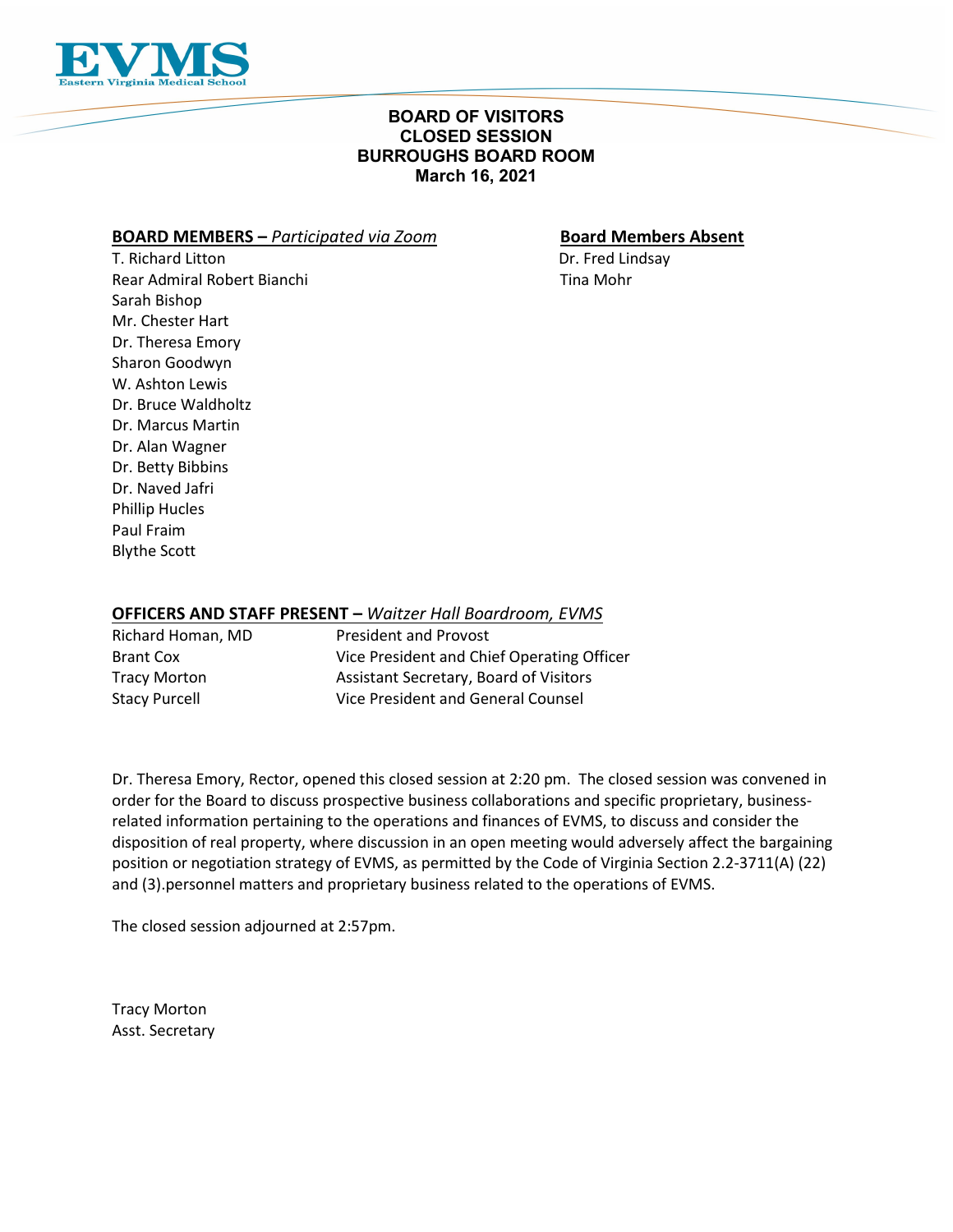

# **BOARD OF VISITORS RETURN TO REGULAR SESSION BURROUGHS BOARD ROOM March 16, 2021**

# **BOARD MEMBERS –** *Participated via Zoom* **Board Members Absent**

T. Richard Litton **Dr. Fred Lindsay** Rear Admiral Robert Bianchi New York 1988, Nobel Tina Mohr Sarah Bishop Mr. Chester Hart Dr. Theresa Emory **Paul Fraim** Paul Fraim Sharon Goodwyn W. Ashton Lewis Dr. Bruce Waldholtz Dr. Marcus Martin Dr. Alan Wagner Dr. Betty Bibbins Dr. Naved Jafri Phillip Hucles Blythe Scott

# **OFFICERS AND STAFF PRESENT –** *Waitzer Hall Boardroom, EVMS*

| Richard Homan, MD    | <b>President and Provost</b>               |
|----------------------|--------------------------------------------|
| <b>Brant Cox</b>     | Vice President and Chief Operating Officer |
| Tracy Morton         | Assistant Secretary, Board of Visitors     |
| <b>Stacy Purcell</b> | Vice President and General Counsel         |

Dr. Theresa Emory, Rector, opened this return to regular session at 2:57pm.

Upon a motion duly made and seconded, the Board certified by roll call vote that to the best of their knowledge, only such matters as were identified in the motion convening the executive session were heard, discussed and considered by the Board.

Approvals obtained by roll call vote from the following Board members: Dr. Naveed Jafri, Rear Admiral Robert Bianchi, Ms. Sarah Bishop, Dr. Theresa Emory, Ms. Sharon Goodwyn, Mr. Ashton Lewis, Dr. Bruce Waldholtz, Mr. T. Richard Litton, Jr., Dr. Marcus Martin, Dr. Alan Wagner, Mr. Phillip Hucles, Dr. Betty Bibbins, Ms. Blythe Scott.

Dr. Emory asked for a motion to approve the delegation of authority to EVMS senior management to pursue the sale of the Smith Rogers Hall building and land in accordance with the terms and conditions discussed during closed session.